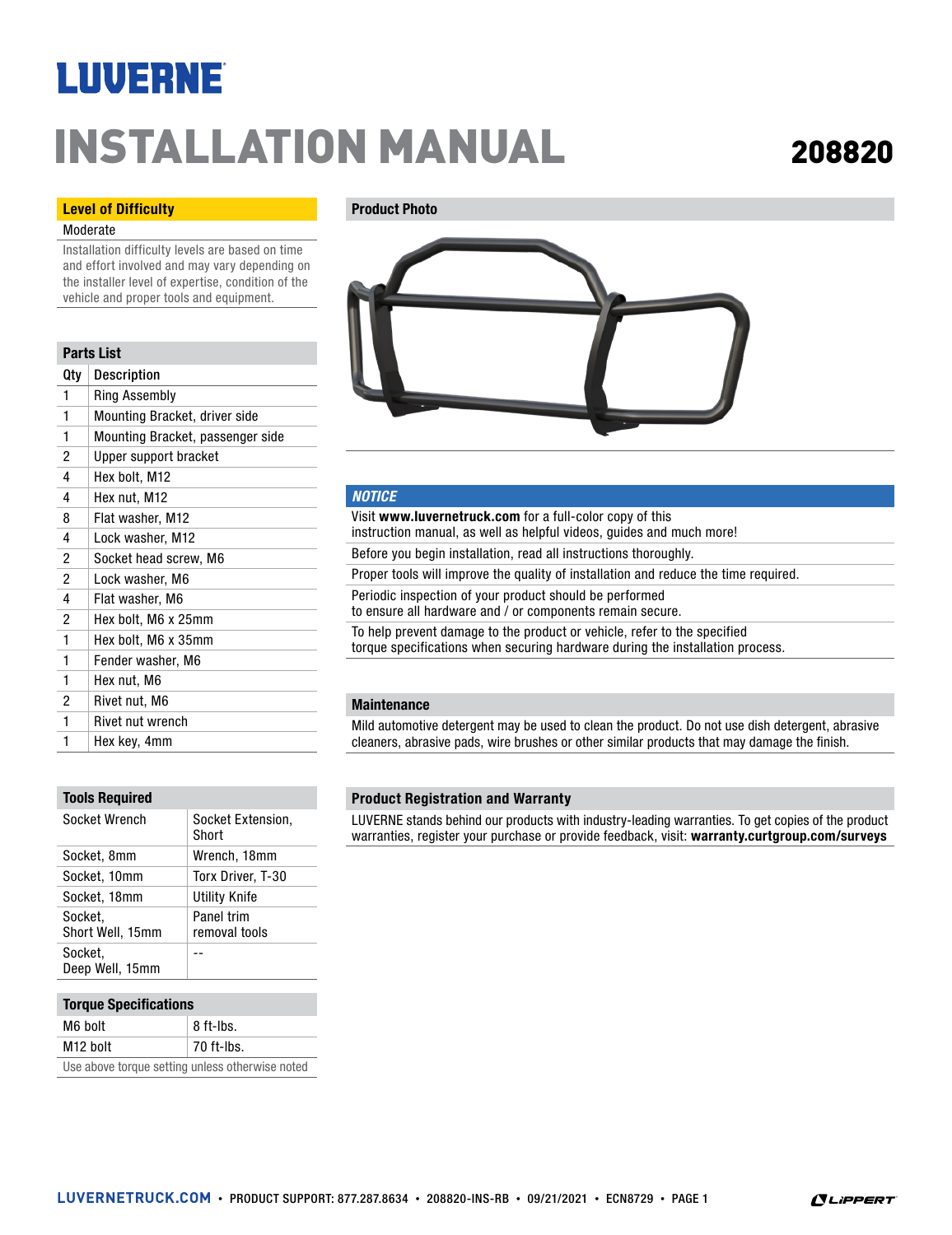#### Step 1

On the driver side of the vehicle, locate and remove the two lower bumper mounting bolts. Attach the driver-side mounting bracket reusing the factory hardware.





### Step 2

On the passenger side of the vehicle, locate and remove the three 8mm bolts securing the plastic under-tray. Pull the under-tray down and out of the way.

Repeat step 1 to install the passenger-side mounting bracket.



### Step 3

Open the hood of the vehicle and locate and remove the six T-30 torx screws securing the grill to the vehicle. Remove the grille and set aside.





#### Step 4

Locate and remove the 16 T-30 torx screws securing the center fascia to the vehicle. Remove the center fascia and set aside.



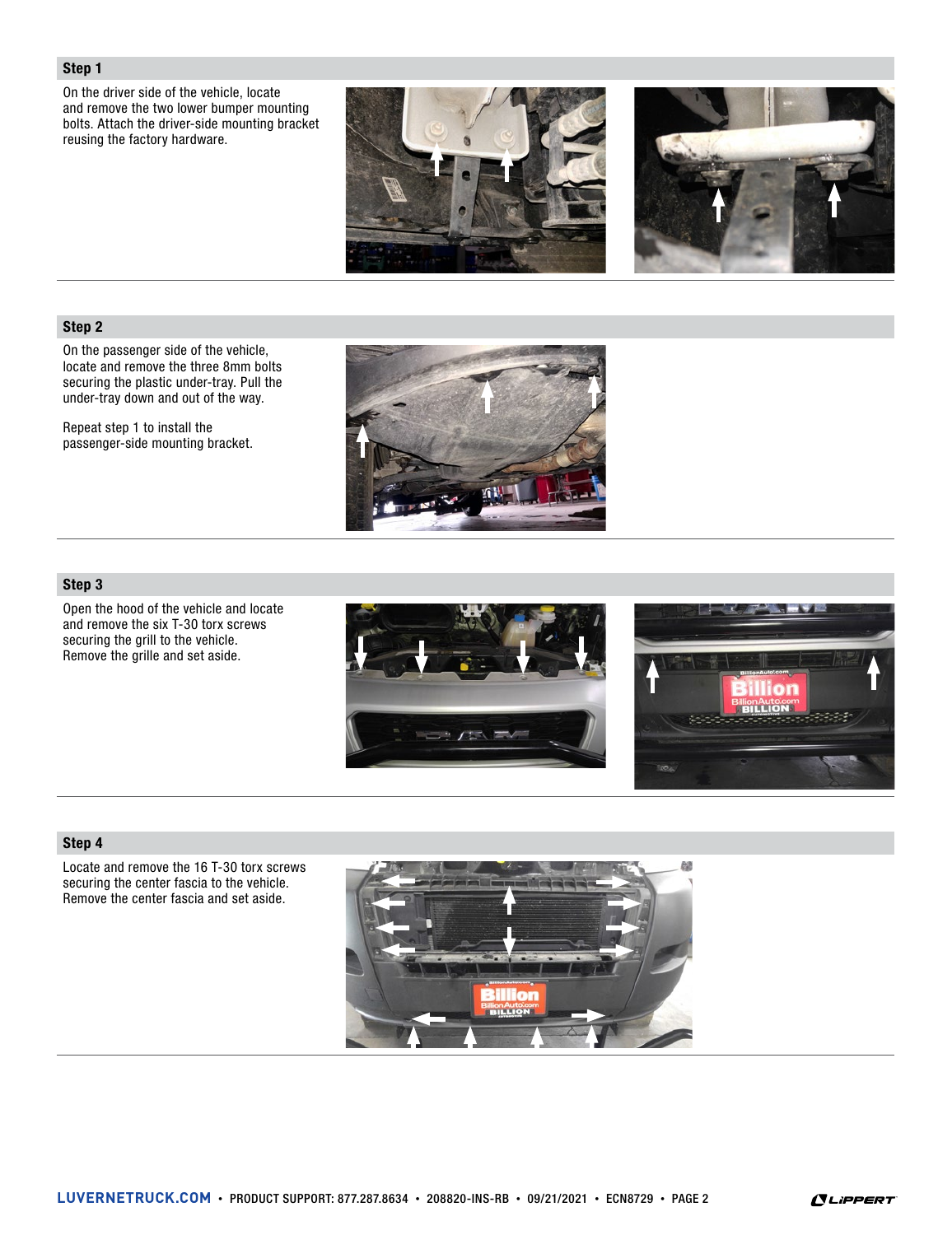#### Step 5

Locate and remove the three 10mm bolts that hold the cooler line to the inside of the bumper. Attach the upper support brackets to the outside two locations, reusing the factory hardware.

Note: If the vehicle does not already have threaded inserts in these locations the provided rivet nuts will need to be installed.

Assemble the M6 x 35 hex bolt, hex nut, fender washer and rivet nut in the orientation shown in the image to the right. Thread the M6 bolt into the rivet nut until it is flush at the bottom.

Insert the rivet nut into one of the outer holes in the vehicle frame. While holding the bolt stationary, tighten the M6 hex nut until the rivet nut has collapsed and is firmly in the vehicle frame. Attach the upper support brackets using the provided M6 x 25mm bolts and M6 flat washers.





#### Step 6

Slide the lower fascia over the upper support brackets and reattach using the hardware removed in step 4.



#### Step 7

Secure the grille guard to the lower mounting brackets using the supplied M12 hardware. Secure the upper mounting brackets using the M6 socket head screws, lock washers and flat washers.

Tighten all grille guard mounting hardware.

Reattach the grille using the hardware removed in Step 3.